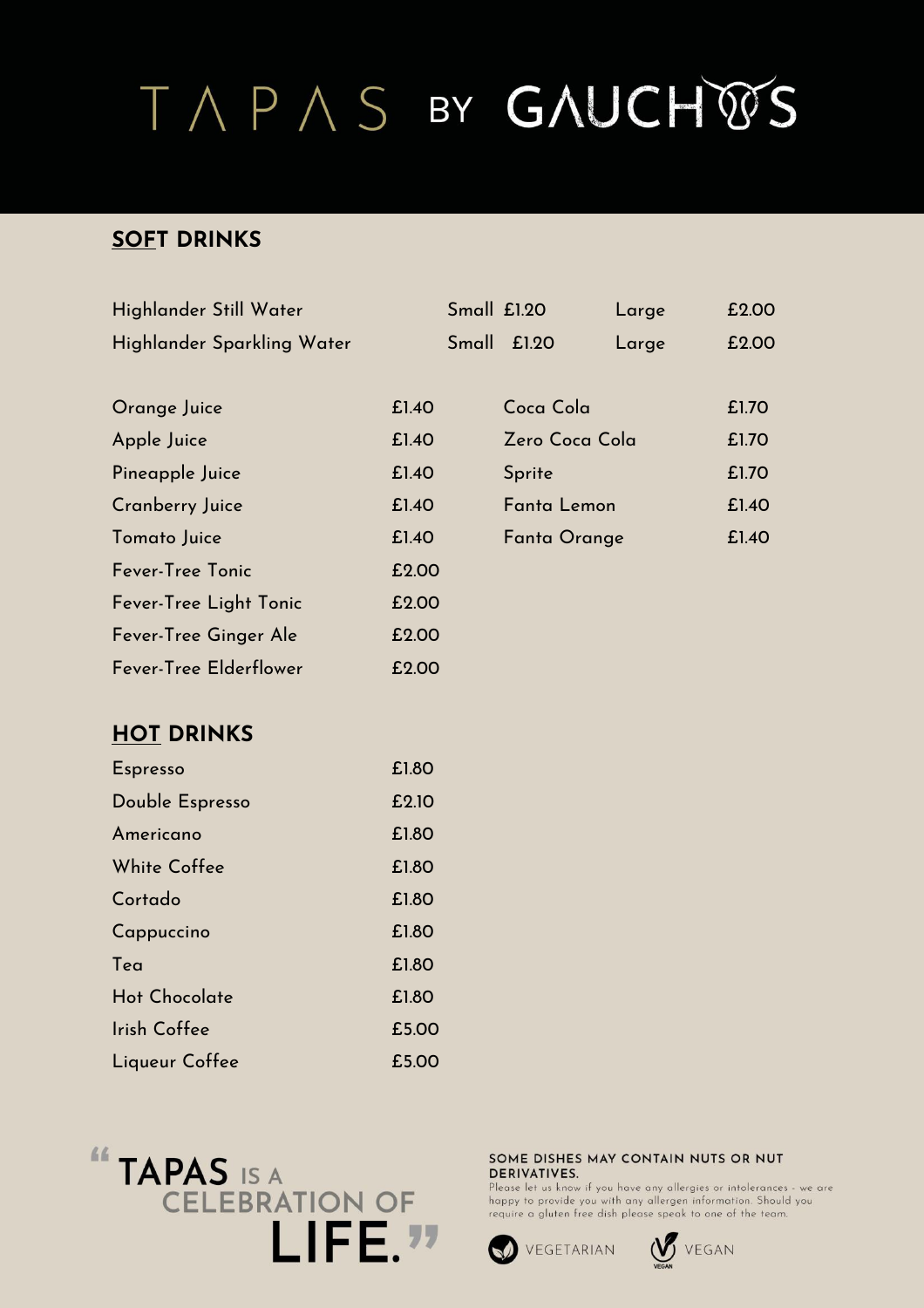| <b>Bombay Sapphire</b> | £3.50 | Havana 3yrs            | £3.50 |
|------------------------|-------|------------------------|-------|
| Star of Bombay         | £4.00 | Havana 7yrs            | £4.00 |
| Caorunn                | £4.50 | Conte De Cuba Ilyrs    | £4.00 |
| <b>Rives</b>           | £2.50 | Legandario Elixir 7yrs | £3.50 |
| <b>Larios Rose</b>     | £3.50 | Trafalgar              | £3.50 |
| <b>Martin Miller</b>   | £4.00 | Ron Zacapa 23yrs       | £5.00 |
| Martin M Wes           | £4.50 | Conte De Cuba 5yrs     | £3.50 |
| Warner Ed. Elderflower | £4.00 |                        |       |
| Warner Ed. Honeybee    | £4.00 |                        |       |
| Warner Raspberry       | £4.00 |                        |       |
| Warner Rhubarb         | £4.00 |                        |       |

### **LIQUEURS**

| Archers                 | £3.00 |
|-------------------------|-------|
| <b>Baileys</b>          | £3.95 |
| Licor 43                | £3.25 |
| Limoncello              | £3.95 |
| Rives VK Vodka Camamelo | £3.00 |
| Malibu                  | £3.00 |
| Pacharan                | £3.50 |
| Ponche Osborne          | £3.25 |
| Sambuca Molinari        | £3.25 |
| Chambord                | £3.25 |
| <b>St Germain</b>       | £3.25 |
| Amaretto                | £3.25 |



#### **GIN RUM**

| Havana 3yrs            | £3.50         |
|------------------------|---------------|
| Havana 7yrs            | f.4.00        |
| Conte De Cuba Ilyrs    | <b>£4.00</b>  |
| Legandario Elixir 7yrs | £3.50         |
| Trafalgar              | £3.50         |
| Ron Zacapa 23yrs       | <b>f.5.00</b> |
| Conte De Cuba 5yrs     | £3.50         |

#### SOME DISHES MAY CONTAIN NUTS OR NUT **DERIVATIVES.**



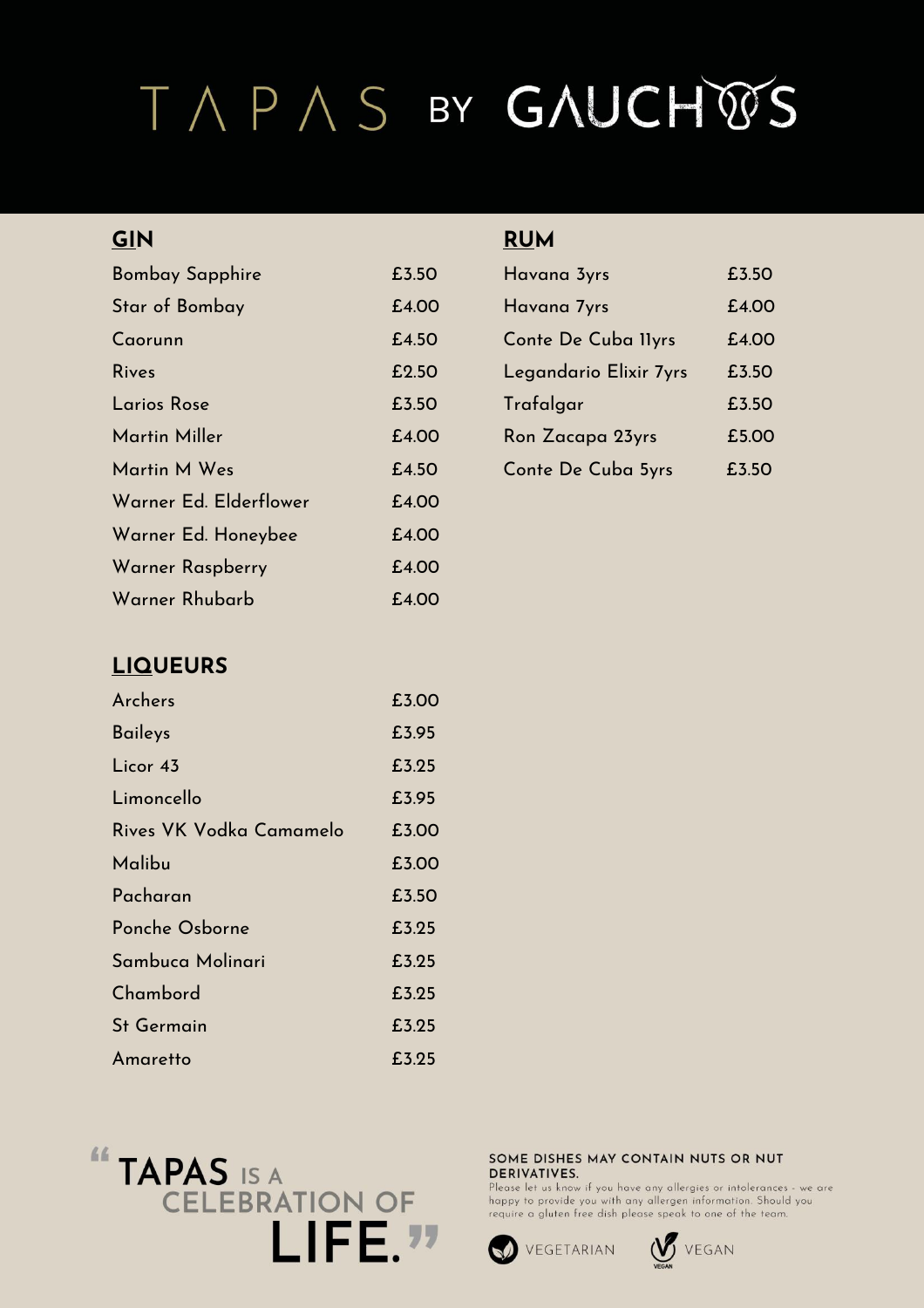| <b>VODKA</b>      |       | <b>TEQUILA</b>     |       |
|-------------------|-------|--------------------|-------|
| Finlandia         | £3.00 | Don Julio Reposado | £4.00 |
| Stolichnaya       | £3.50 | Patron XO Café     | £4.00 |
| <b>Grey Goose</b> | £4.50 | Ranchitos White    | £3.00 |

| J&B Rare               | £3.50 | Courvoisier V.S.   | £3.50 |
|------------------------|-------|--------------------|-------|
| J&B Honey              | £3.00 | Hennessy V.S.      | £4.50 |
| Scottish Leader        | £3.00 |                    |       |
| Laphroaig Four Oak     | £4.50 | <b>BRANDY</b>      |       |
| Laphroaig Quarter Cask | £4.00 | Esplendido         | £2.50 |
| Tomintoul 12yrs        | £5.00 | 1885 Grand Reserva | £4.00 |
| Makers Mark            | £3.00 | Cardenal Mendoza   | £3.00 |
| Tullamore              | £3.90 |                    |       |

### **WHISKY COGNIAC**

| Courvoisier V.S. | £3.50 |
|------------------|-------|
| Hennessy V.S.    | £4.50 |

Tequila Rose £3.00

### BRANDY

| Esplendido         | <b>F.9.50</b> |
|--------------------|---------------|
| 1885 Grand Reserva | f.4.00        |
| Cardenal Mendoza   | £3.00         |

### **SHERRY PORTS**

| William & Humbert P.X      | £4.50 | <b>Graham Ruby</b> | £4.00 |
|----------------------------|-------|--------------------|-------|
| William & Humbert Dry Sack | £4.50 | Malaga Moscatel    | £4.00 |

### **VERMOUTH**

| Bottega Vermouth Rosso  | £4.50 |
|-------------------------|-------|
| Bottega Vermouth Blanco | £4.50 |

| <b>Graham Ruby</b> | £4.00 |
|--------------------|-------|
| Malaga Moscatel    | £4.00 |



#### SOME DISHES MAY CONTAIN NUTS OR NUT **DERIVATIVES.**



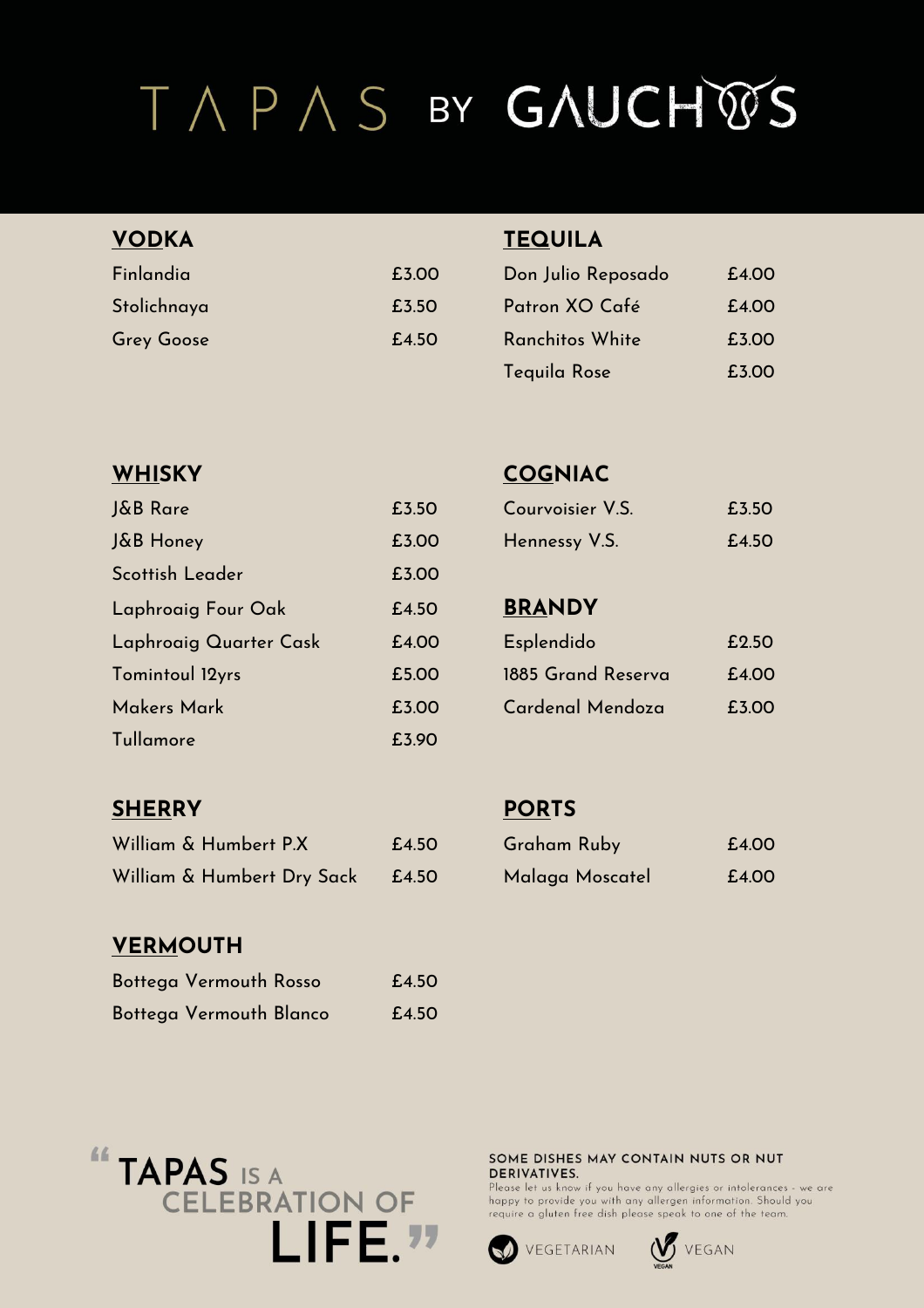### **BEERS & CIDERS**

| Heineken Draught        | E2.25/E4.25 |
|-------------------------|-------------|
| Moretti Birra Draught   | £2.50/£4.90 |
| Heineken Bottle         | £2.50       |
| Amstel                  | £2.85       |
| Moretti Bottle          | £3.25       |
| Brew Dog Punk           | £3.50       |
| <b>Brew Dog Elvis</b>   | £3.50       |
| Old Sp. Hen             | £4.00       |
| Sol                     | £3.50       |
| Desperado               | £4.00       |
| <b>Bulmers Original</b> | £5.50       |
| Kopperberg              | £5.50       |



#### SOME DISHES MAY CONTAIN NUTS OR NUT DERIVATIVES.



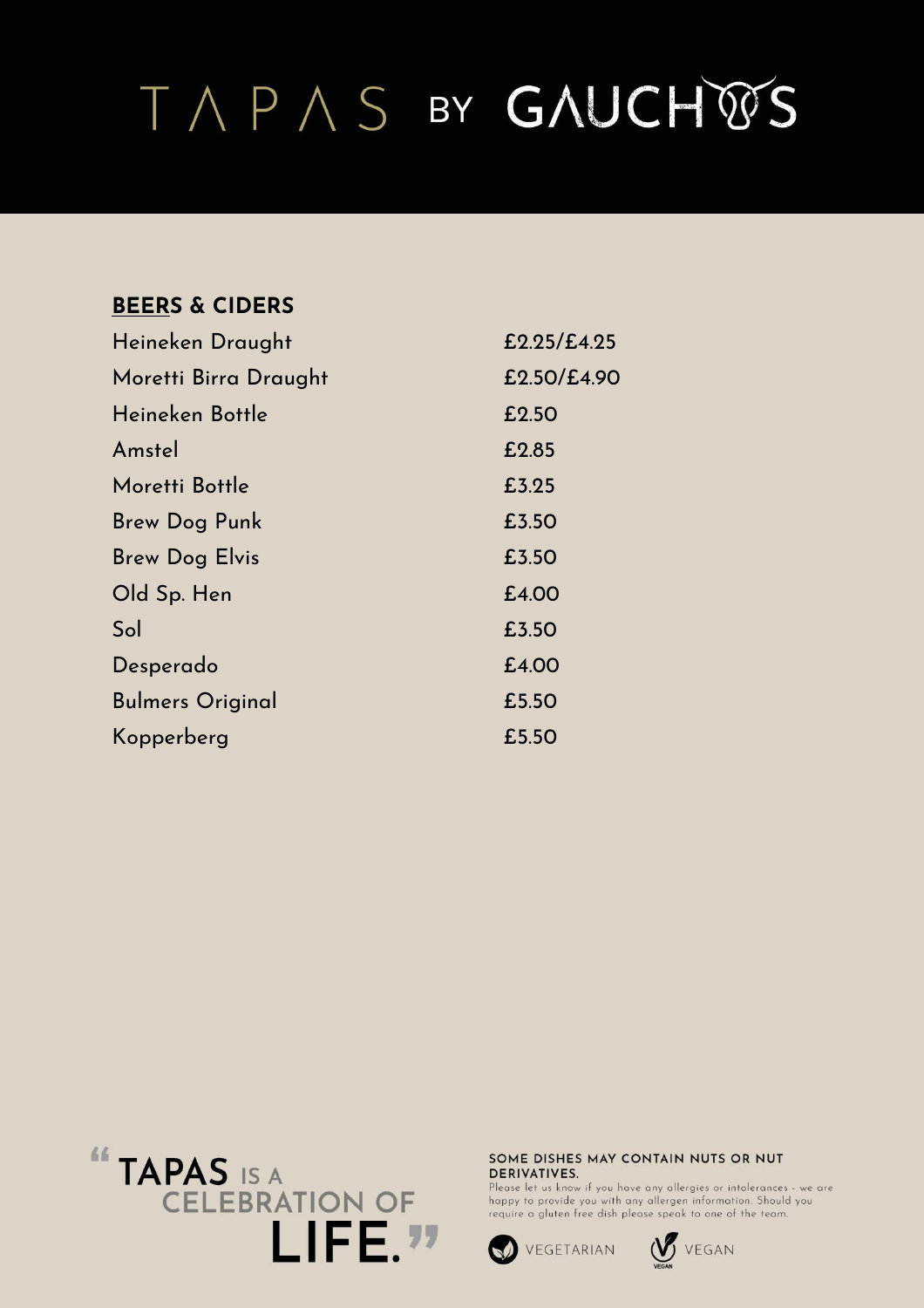### **WINES**

| <b>CHAMPAGNE &amp; SPARKLING WINE</b>                                                                                            |              | <b>BOTTLE</b> |  |
|----------------------------------------------------------------------------------------------------------------------------------|--------------|---------------|--|
| <b>TATTINGER BRUT</b><br><b>CHAMPAGNE</b> Chardonnay/Pinot Noir/pinot Meunier<br>Both fruity, peach, white flowers & vanilla pod |              | £80.00        |  |
| <b>LOUIS BOUILLOT PERLE D'OR NOIR ROSE</b><br><b>BURGUNDY - FRANCE Gamay/Pinot Noir</b><br>Red fruit aroma                       |              | £25.00        |  |
| <b>LAURENT PERRIER ROSE</b><br><b>CHAMPAGNE Pinot Noir</b><br>Strawberries, raspberries & wild cherries                          |              | £120.00       |  |
| <b>PROSECCO</b>                                                                                                                  | <b>GLASS</b> | <b>BOTTLE</b> |  |
| <b>BOTTEGA GOLD</b><br><b>TREVISO, VENITIO - ITALY Glera</b><br>Fruity & flowery, apple, pear                                    | £6.00        | £35.00        |  |
| <b>BOTTEGA GOLD SPUMANTE</b><br><b>LOMBARDIA - ITALY Pinot Noir</b><br>Mixed berries, wild strawberries, flowery, apple, pear    | £6.00        | £35.00        |  |
| <b>ROSE</b>                                                                                                                      | <b>GLASS</b> | <b>BOTTLE</b> |  |
| <b>CORONA DE ARAGON ROSÉ</b><br><b>D.O. CARIÑENA</b> Garnacha<br>Fruity scents of strawberries, watermelon, licorice             | £2.75/£3.50  | £14.00        |  |
| <b>BOTTEGA PINOT GRIGIO ROSE IGT</b><br><b>DELLE VENEZIE</b><br>Fruity, copper nuances                                           | £3.00/£4.00  | £17.00        |  |



SOME DISHES MAY CONTAIN NUTS OR NUT **DERIVATIVES.** 

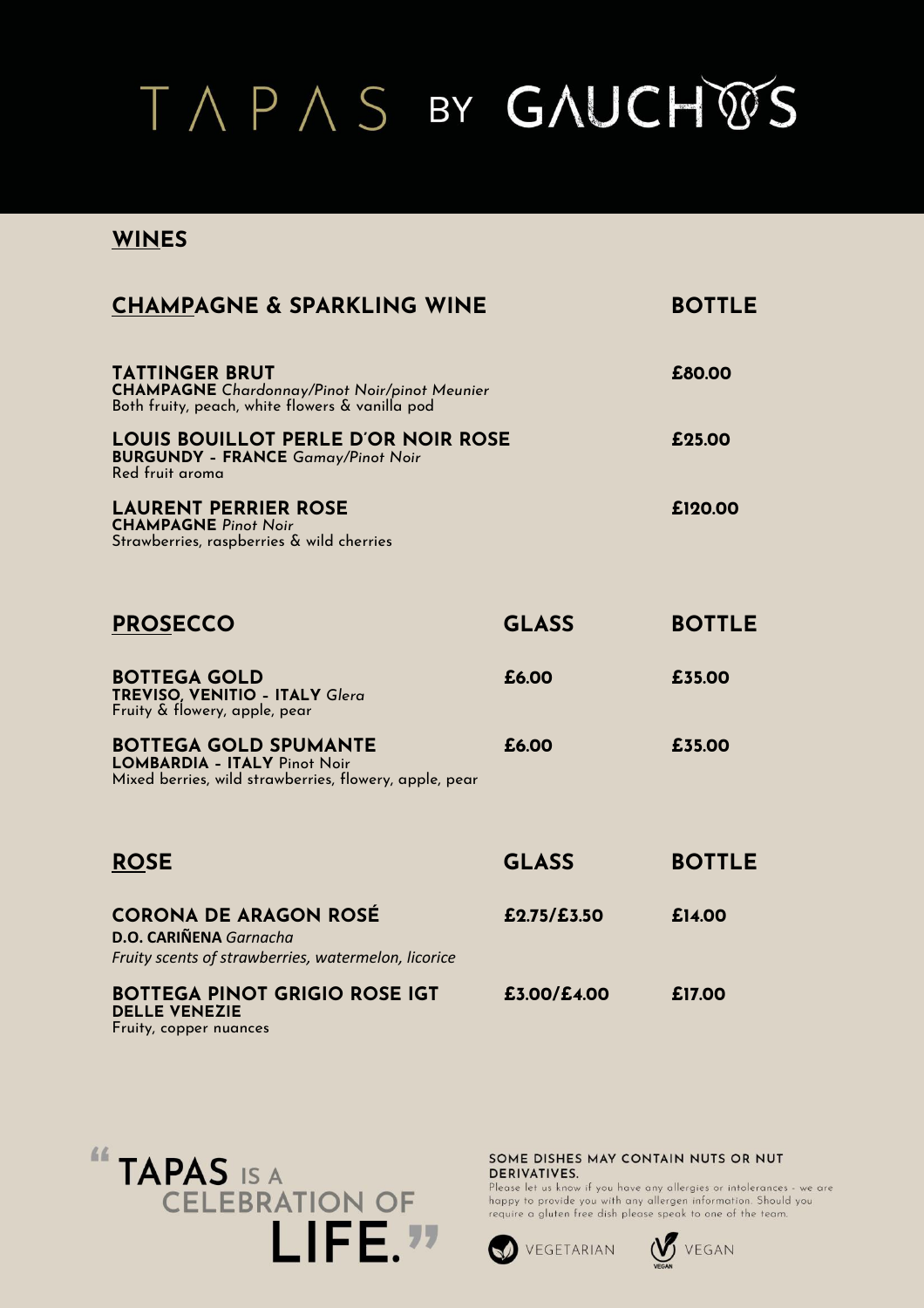| <b>WHITE WINE - SPAIN</b>                                                                                                  | <b>GLASS</b> | <b>BOTTLE</b> |
|----------------------------------------------------------------------------------------------------------------------------|--------------|---------------|
| <b>CORONA DE ARAGON CHARDONNAY</b><br>D.O. CARINENA Chardonnay/Macabeo<br>Lemons, limes, pineapple                         | £3.00/£3.75  | £15.00        |
| <b>FAUSTINO V ART</b><br>D.O. LA RIOJA Viura<br>Fresh, balanced acidity, dry, crisp with a honey<br>aftertaste             |              | £15.00        |
| <b>EMINA SAUVIGNON</b><br>D.O. RUEDA Sauvignon Blanc<br>Tropical fruits, pineapple, mango                                  | £3.00/£4.00  | £17.00        |
| <b>VINA ALBINA</b><br>D.O. LA RIOJA (semi-sweet) Viura/Malvasia<br>Good acidity, discreet sweetness, natural sugar content | £3.30/£5.00  | £20.00        |
| <b>MUGA</b><br>D.O. LA RIOJA (barrel fermented) Viura/Malvasia<br>Complex fruit, lively, sharp                             |              | £25.00        |
| <b>MAR DE FRADES ALBARINO</b><br>D.O. RIAS BAIXAS Albariño<br>Floral aroma, exotic fruits, pineapple                       | £5.00/£7.00  | £29.00        |
| <b>WHITE WINE - THE WORLD</b>                                                                                              | <b>GLASS</b> | <b>BOTTLE</b> |
| <b>BOTTEGA PINOT GRIGIO</b><br>$VENFTA - ITAI V Pinot Griaio$                                                              | £3.00/£4.00  | £17.00        |





SOME DISHES MAY CONTAIN NUTS OR NUT **DERIVATIVES.** 



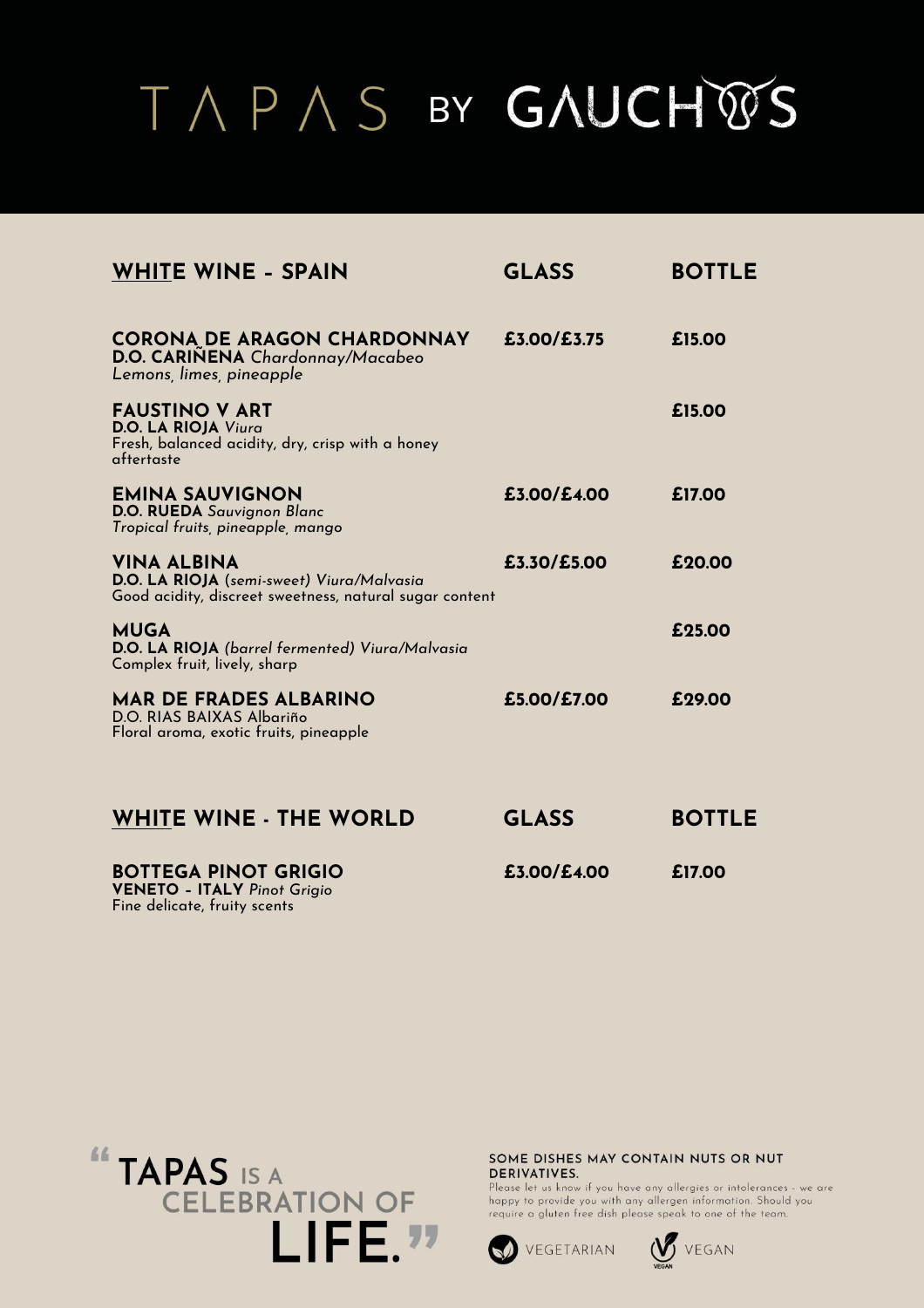| <b>RED WINE SPAIN</b>                                                                                                                                      | <b>GLASS</b> | <b>BOTTLE</b> |
|------------------------------------------------------------------------------------------------------------------------------------------------------------|--------------|---------------|
| <b>FAUSTINO VII</b><br>D.O. LA RIOJA Tempranillo<br>Sharp nose, smooth, silky                                                                              | £3.00/£3.50  | £15.00        |
| <b>EL COTO</b><br>D.O. LA RIOJA Tempranillo<br>Liquorice aromas, hints of vanilla                                                                          | £3.00/£4.00  | £17.00        |
| <b>PINNA FIDELIS ROBLE</b><br>D.O. RIBERA DE DUERO Tinta Del Pais<br>Strawberry, raspberry, red currants                                                   | £3.00/£4.00  | £17.00        |
| <b>MONTE REAL</b><br>D.O. LA RIOJA Tempranillo<br>Outstanding characteristics, smooth                                                                      |              | £19.00        |
| <b>CAMPILIO CRIANZA</b><br>D.O. LA RIOJA Tempranillo<br>Fruity with a toasted oak nose, blackberry,<br>Cherries aromas, wood tannin                        |              | £24.00        |
| <b>FAUSTINO V ART COLLECTION</b><br>LA RIOJA Tempranillo<br>Cranberries, raspberries, blackcurrants                                                        |              | £25.00        |
| <b>RAMON BILBAO RESERVA</b><br>D.O. LA RIOJA Tempranillo/Mazuelo/Graciano<br>Cedar, leather, violets, spice, mulberries, fruits, ripe blackcurrant flavour |              | £26.00        |
| <b>PESQUERA CRIANZA</b><br><b>D.O. RIOJA</b> Tempranillo<br>Fruity with a toasted oak nose, blackberry cherries, aromas, wood tannin                       | £5.50/£7.50  | £31.00        |
| <b>MATARROMERA CRIANZA</b><br>D.O RIBERA DE DUERO (Vegan) Graciano<br>Good depth, complex nose, friendly tannins                                           |              | £36.00        |



SOME DISHES MAY CONTAIN NUTS OR NUT DERIVATIVES.